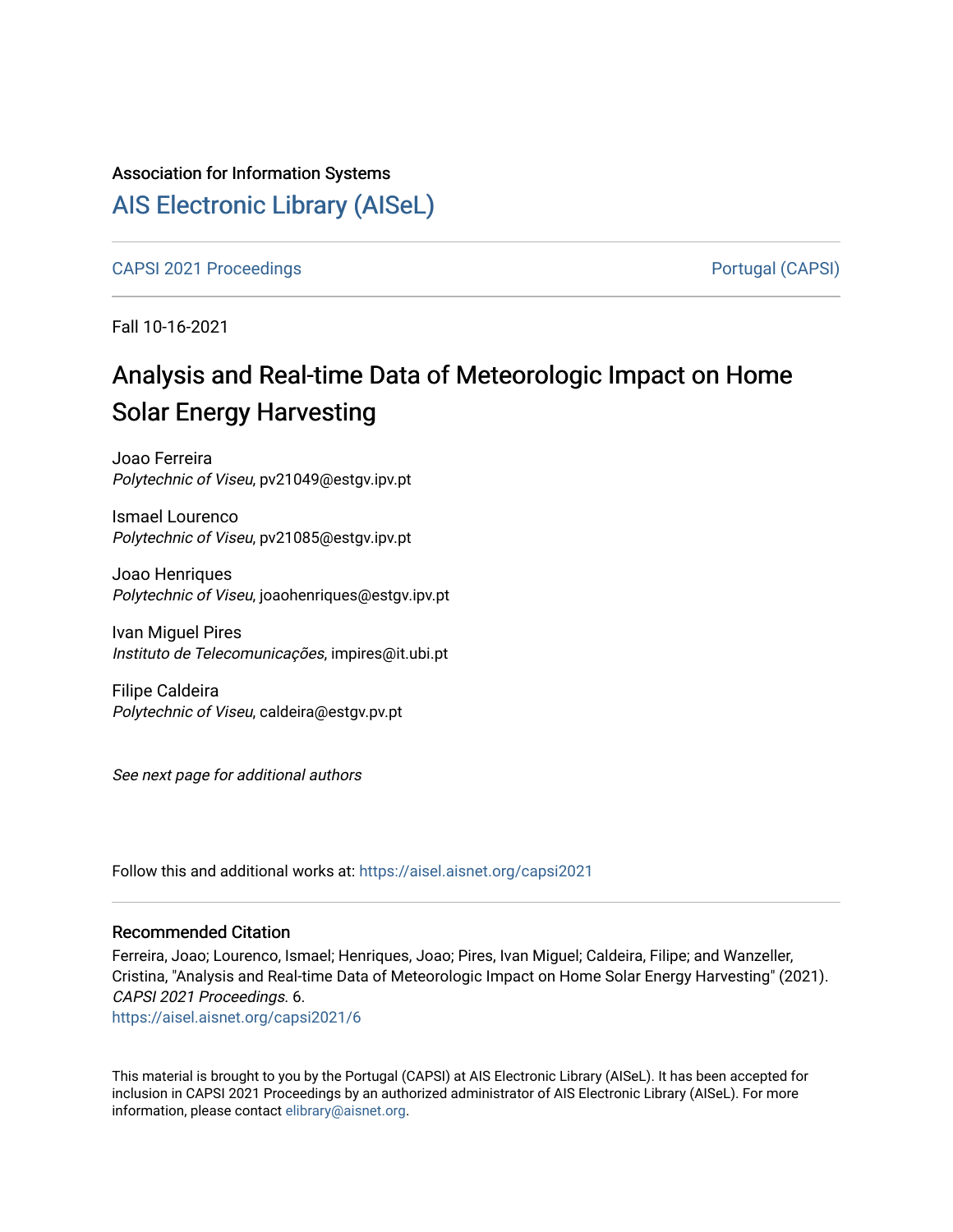## Authors

Joao Ferreira, Ismael Lourenco, Joao Henriques, Ivan Miguel Pires, Filipe Caldeira, and Cristina Wanzeller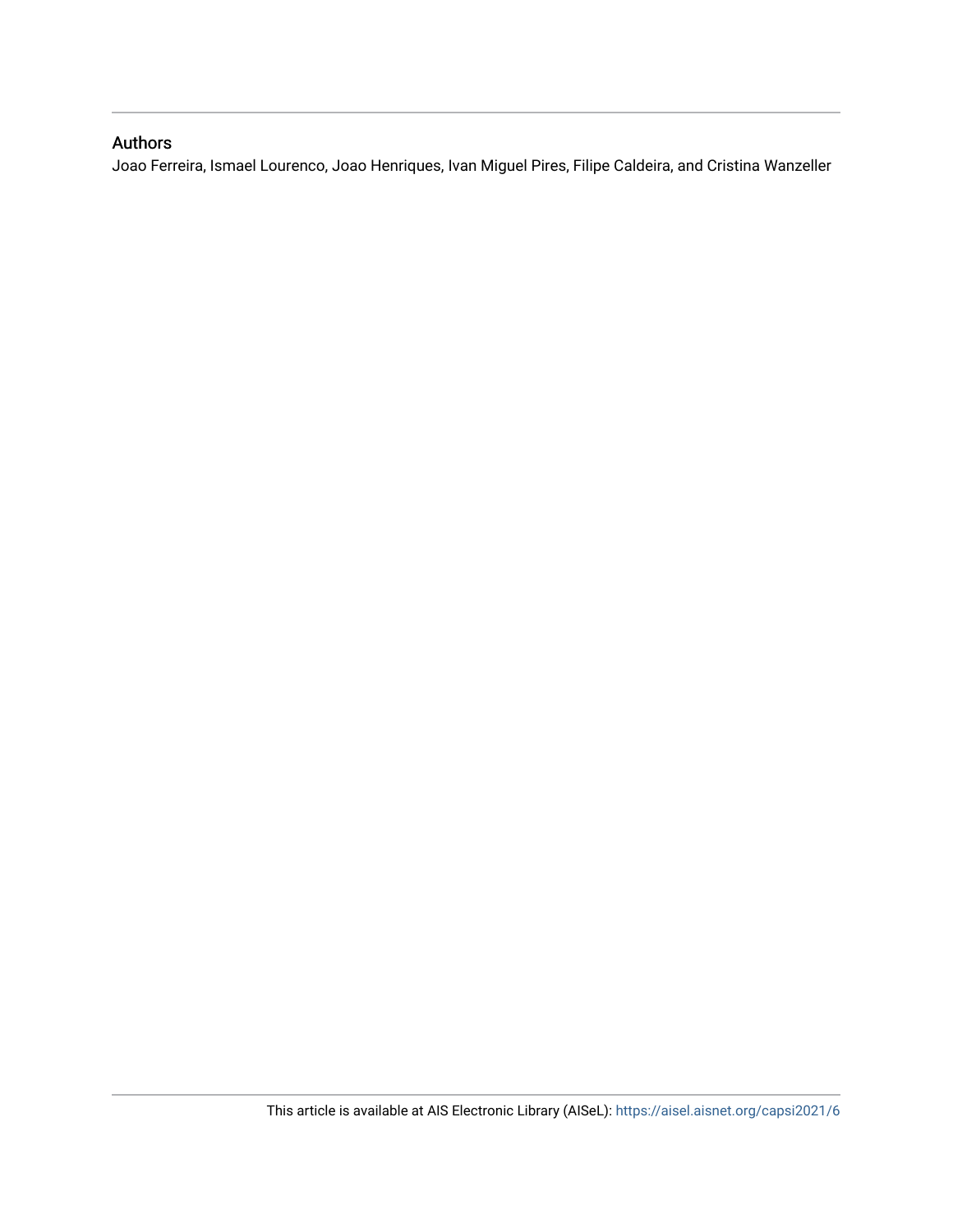# **Analysis and Real-time Data of Meteorologic Impact on Home Solar Energy Harvesting**

Joao Ferreira, Polytechnic of Viseu, Portugal, pv21049@estgv.ipv.pt Ismael Lourenco, Polytechnic of Viseu, Portugal, pv21085@estgv.ipv.pt Joao Henriques, Polytechnic of Viseu, Portugal, joaohenriques@estgv.ipv.pt Ivan Miguel Pires, Instituto de Telecomunicações, Portugal, impires@it.ubi.pt Filipe Caldeira, Polytechnic of Viseu, Portugal, caldeira@estgv.ipv.pt Cristina Wanzeller, Polytechnic of Viseu, Portugal, cwanzeller@estgv.ipv.pt

#### *Abstract*

*Solar energy production increased in the world from 0 TWh in 1965 to 724.09 TWh in 2019. Solar energy is adopted as a source for residential renewable energy sources because, besides Biomass sources, it's the only one that can be installed and maintained at home. Operating efficiency is an important consideration when evaluating the application of photovoltaic panels (PV) technology. A real-time system monitoring is required to analyse the current production and understand the impact of the weather conditions on PV production. This paper extends the literature on the residence solar energy harvesting subject, by providing a scalable architecture that can be used as starting point on data analysis on PV panels efficiency and how weather conditions impact energy production. A dataset was collected related to PV panel energy production, the residence energy consumption and that's reading weather conditions. Wind intensity and direction, temperature, precipitation, humidity, atmospheric pressure and radiation were weather conditions analysed. Moreover, this data was analysed and interpreted in order to evaluate the pros and cons of the architecture as well as how the weather impacted the energy production.*

*Keywords: Solar energy harvesting, real\-time energy harvesting, meteorologic impact analysis, home solar energy production*

#### **1. INTRODUCTION**

To reduce the impact of over-reliance on fossil fuels for energy supply, and thus increase world sustainability, several countries are pushing for energy efficiency and for the use of local, renewable energy sources (RES) [1]. According to the organization "Our World in Data" the percentage of energy that came from renewable sources in the world increased from 6.04% in 1965 to 11.41% in 2019 [2]. One of sources is solar energy, that according to the same source, energy production also increased in the world from 0 TWh in 1965 to 724.09 TWh in 2019 [3]. Solar energy is being adopted as the key residential source renewable energy, besides the Biomass source, because can be installed and maintained at home [4]. Currently, wind, hydro and nuclear sources are not used as residential energy sources because they either demand infrastructures that are difficult to implement at home or lack ideal sources conditions. Solar energy, on the other hand, uses photovoltaic panels (PV) to convert the sun's energy into usable energy - electricity. These systems require less space than other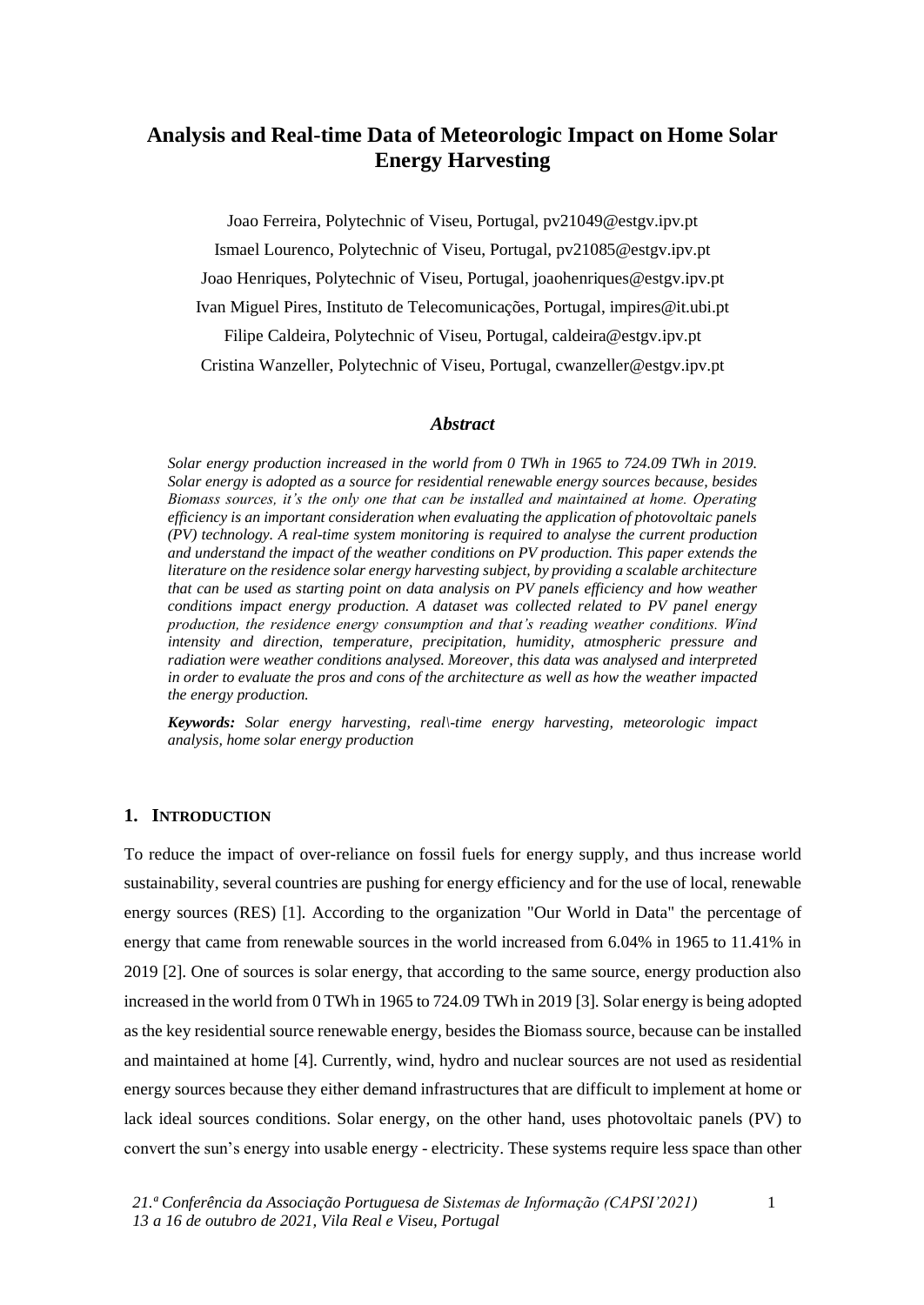sources and, as long as the sun is shining, they're producing energy. Although it demands an initial financial investment, it brings savings on the electricity bill in the long run, and, in some cases, one can even get paid for injecting electricity on the public grid [5].

Since solar energy source relies on sun's radiation, its efficiency depends from external factors such as meteorologic conditions. One can suppose that different weather conditions and different climates should affect energy production. Nowadays, the only data that someone interested in installing a photovoltaic system can rely on, is the max production capacity of that system, not taking into account if the climate/weather is appropriated. Nevertheless, operating efficiency is an important factor regarding the evaluation of the application of PV technology [6]. Standard testing of PV is normally carried out indoor, under controlled test conditions (STC) of 25 °C and solar irradiance of 1000 W/m2. However, the solar spectrum through the atmosphere presents variation depending on the location, climatic conditions as well the existing agents in the air such as water vapor, CO2 and dust particles [7].

In order to understand the impact of the weather conditions on PV production, it is important to consider a real-time monitoring system providing analysis of energy production. Internet of Things (IoT), a concept that supports communicating among the different devices by using the Internet or another different kind of network, can be used to gather data from a PV panel and, as such, the IoT technology and related big data applications are clearly on a penetrative path across the systems and domains of smart sustainable cities [8]. Big data applications are increasing and constitute a significant opportunity for the energy sector in the field of energy management, environmental protection, and energy conservation [9]. Data generated by IoT devices in the energy industry not only include the massive smart meter reading data, but also the huge amount of related data from other sources, such as weather or climate data. Therefore, working with IoT on the PV data harvesting requires new technologies to efficiently store and process a large amount of data.

This paper pretends to extend the base knowledge of this field by presenting an architecture for analysis and real-time data of meteorologic impact on residential solar energy harvesting as well as a case study of its implementation on Coimbra, Portugal.

The remainder of this paper is organized as follows. Section III outlines the methods for this research in detail, presenting insight on how the data set was generated and also presenting the architecture used. Section IV thoroughly describes the results of the case study. Section V presents the discussion regarding the implemented solution. Finally, Section VI concludes the paper.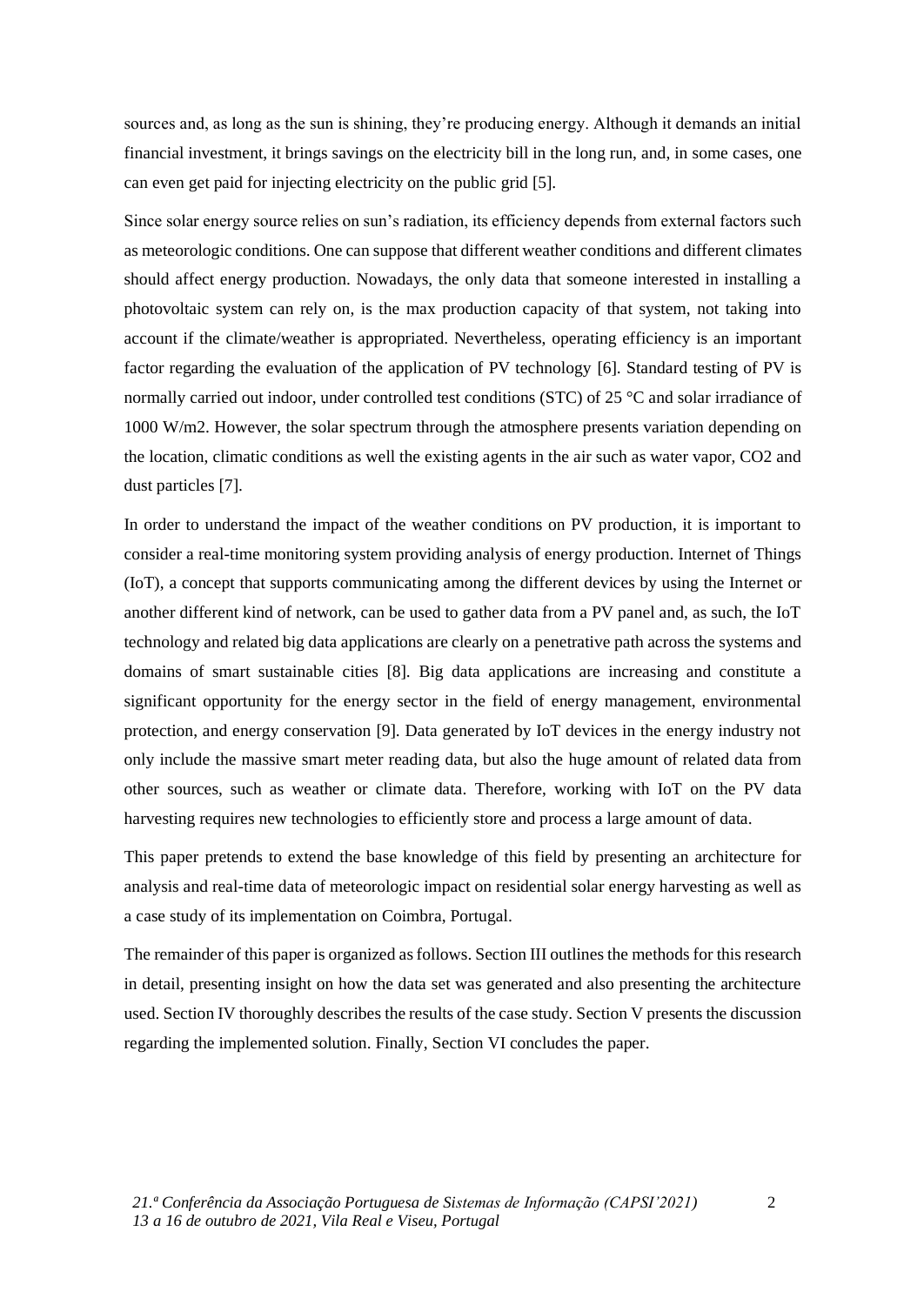#### **2. RELATED WORK**

RES data analysis is a field of interest for academic circles as well as in industry, consequently, there exist a large number of papers addressing the problem on this subject.

In 2014, Sanaz Ghazia and Kenneth Ip conducted a study of the weather conditions effects on PV panels in the southeast of the UK where they concluded that weather conditions, particularly rain and snow, have the most negative effect on the performance of installed PV panels in the case study area. Moreover, over a period of one year, there were instances of output close to zero because of high humidity (higher than 80%) and rainy conditions [6].

Another case study was done regarding the effects of Saharan dust transport to Portugal. The authors demonstrated the negative impact of Saharan dust events on the southern Iberian Peninsula at thousands of kilometers away from its point of origin. A significant decrease has been stated in production of photovoltaic energy due to soiling and significant economic effects on solar energy installation, especially in low rain seasons [10].

There are other similar studies at specific locations such as Doha, Qatar [11] or São Paulo, Brazil [12] addressing the impact of weather on PV production.

In the subject of data harvesting and processing, studies like [13], [14], [15] or present their framework for monitoring PV systems. [13] address the topic on efficient monitoring of PV power station and, although it is focused more on the low-level architecture, it provides some insight of the complexity on processing big data and handling large scale PV power station installations. [14] presents a distributed network architecture supported by IoT applications to harvest data and technologies like Hadoop MapReduce cloud-based for data handling. This research covers the topic of smart sustainable cities with the sensor-based big data applications of the IoT and they conclude that their approach has great potential to advance environmental sustainability. [15] covers an overview of different failure detection methods in a PV system. [16] expose an IOT-based solar panel remote monitoring system that has been proposed to collect data on parameters of solar panels using a RaspeberryPi and storing it on an IoT Cloud. It's a base architecture for faults diagnosis, data collection for forecasting, preventive maintenance.

Another frequent topic related with this topic is the PV production forecast. As such, Gabriel de Freitas Viscondi and Solange N. Alves-Souza, in 2019 published a literature review on big data for solar photovoltaic electricity generation forecasting [17]. The study concluded that despite solar electricity being the main motivation behind the papers examined, most of the publications are focused on predicting the natural resource – solar radiation – instead of using some variety of electricity-related data. Consequently, the key problem is more related to the meteorological factors of the energy conversion. [18] and [19] are examples of papers addressing prediction, where the first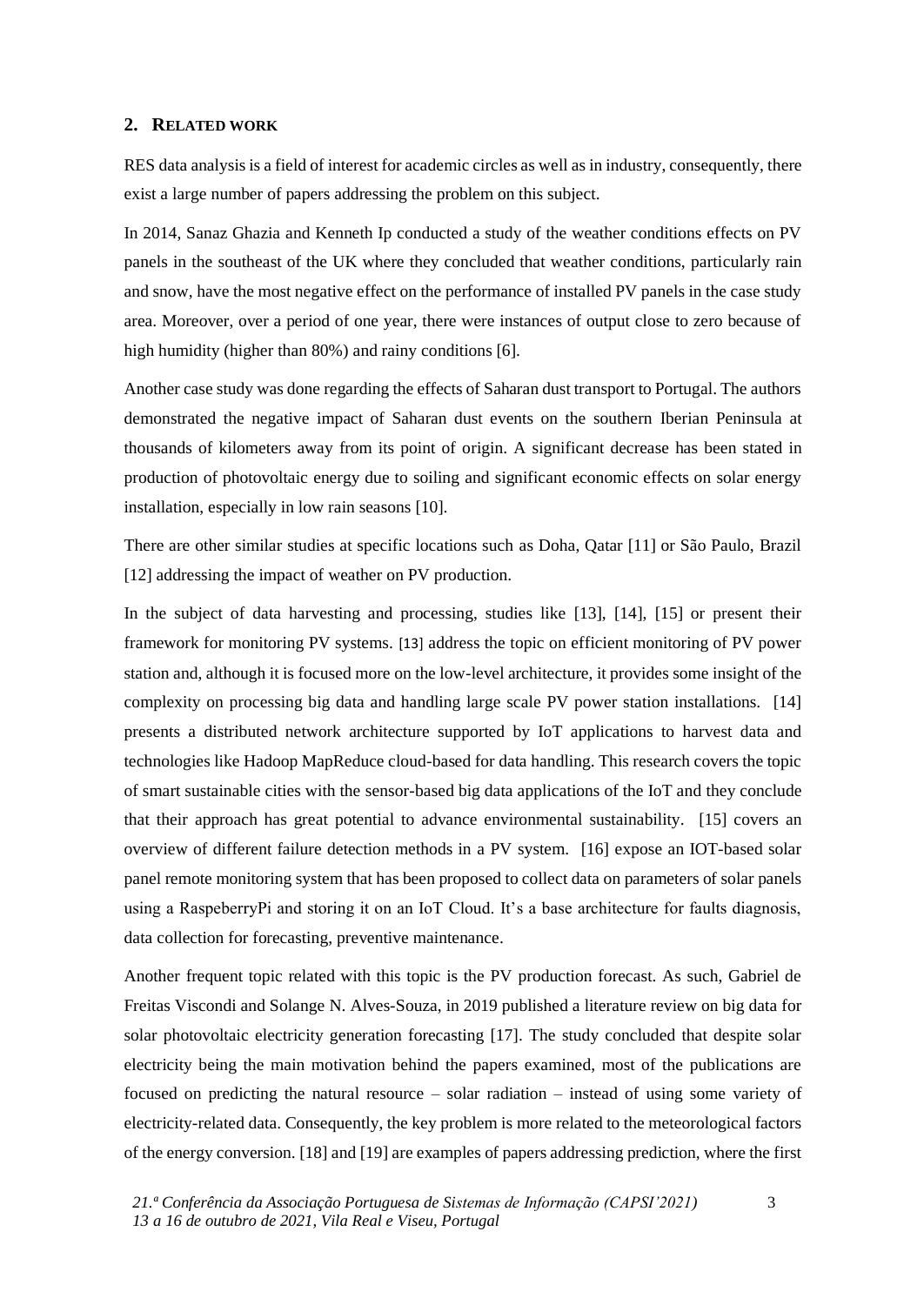one proposes an architecture to nowcasts the energy generation of photovoltaic systems from ambient sensor information and the second propose a sensor network based on IoT from weather data for prediction of power output from PV panels.

Walch et. al [20] present a big data mining approach to estimate the PV potential on 9.6 million rooftops at monthly-mean-hourly temporal resolution and propose a quantification of the uncertainty on the estimated potential. By developing a methodology that combines Machine Learning algorithms, Geographic Information Systems, and physical models to estimate the technical PV potential for individual roof surfaces at the hourly temporal resolution, estimate the uncertainties related to each step of the potential assessment and combine them to quantify the uncertainty on the final PV potential, they concluded that 55% of the total Swiss roof surface is available for the installation of PV panels.

Marinakis et. al [21] proposes a data-driven Decision Support System that analyse multi-source data within a smart city context. According to the authors, a wide range of data analysis techniques (including among others optimization, forecasting, classification and clustering) can be applied using this system.

The literature review has revealed that there is no existing knowledge on a solution that can be used for a generic data analysis on the effect of weather conditions on PV panels for a small residential solar energy producer.

### **3. ARCHITECTURE**

This section describes the implemented solution architecture in detail. The solution entails the architecture presented in Fig. 1, composed of the following elements: Data collector; Data Storage; Queue; Web Rest API and Data Visualization. Each component is isolated from the other in terms of dependencies and concerns. Also, each element can run on a self-contained environment, allowing horizontal scalability.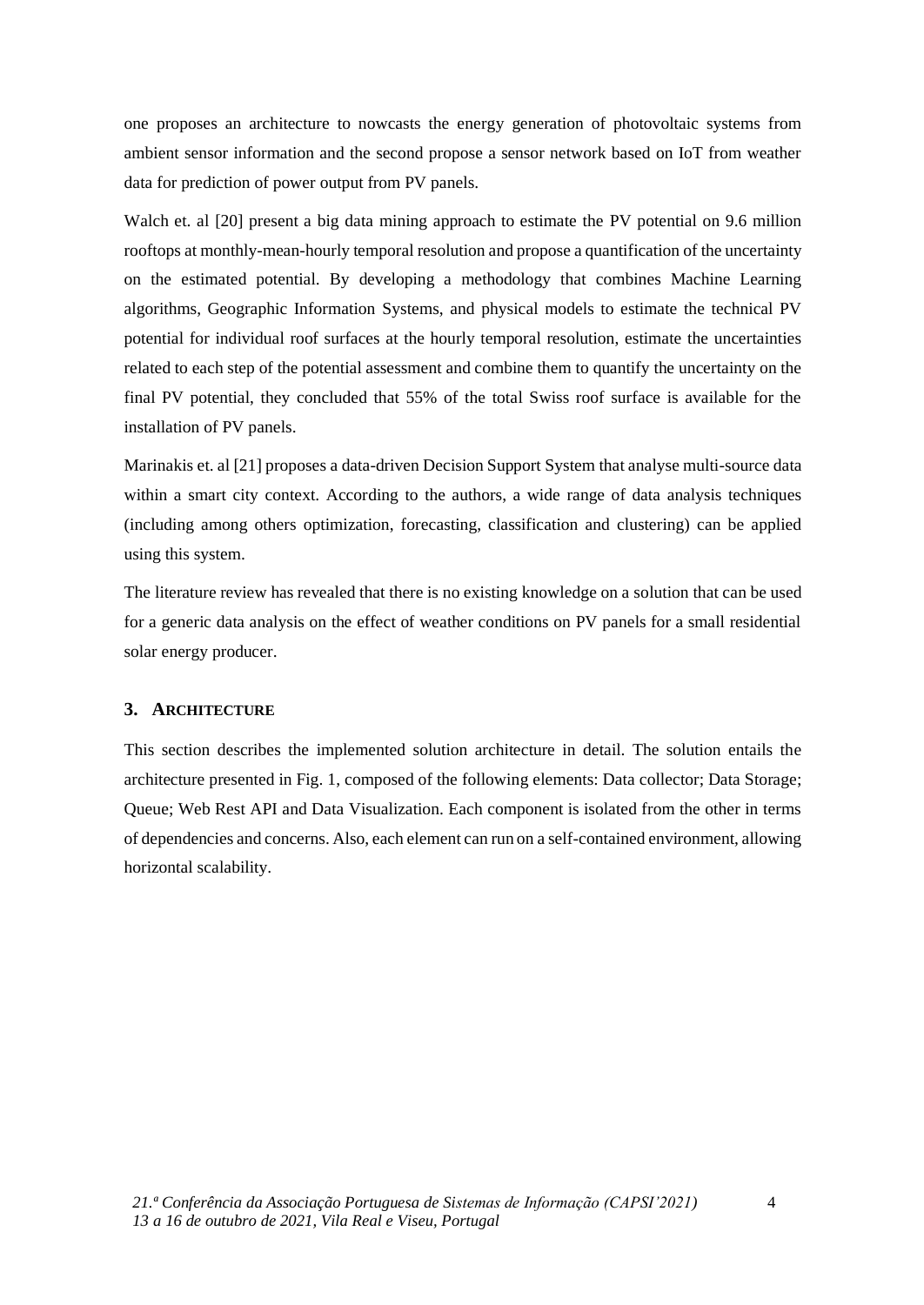

Figure 1 – Implemented Architecture



Analysis and real-time data of meteorologic impact on home solar energy harvesting

Figure 2 – Data Visualization Interface

**Data Collector** service is called worker in this context is responsible for data collecting. It entails two asynchronous services running independently. One of them gets the data from Energy Rest API and the other one gets data from Weather Rest API. The worker also associates the weather data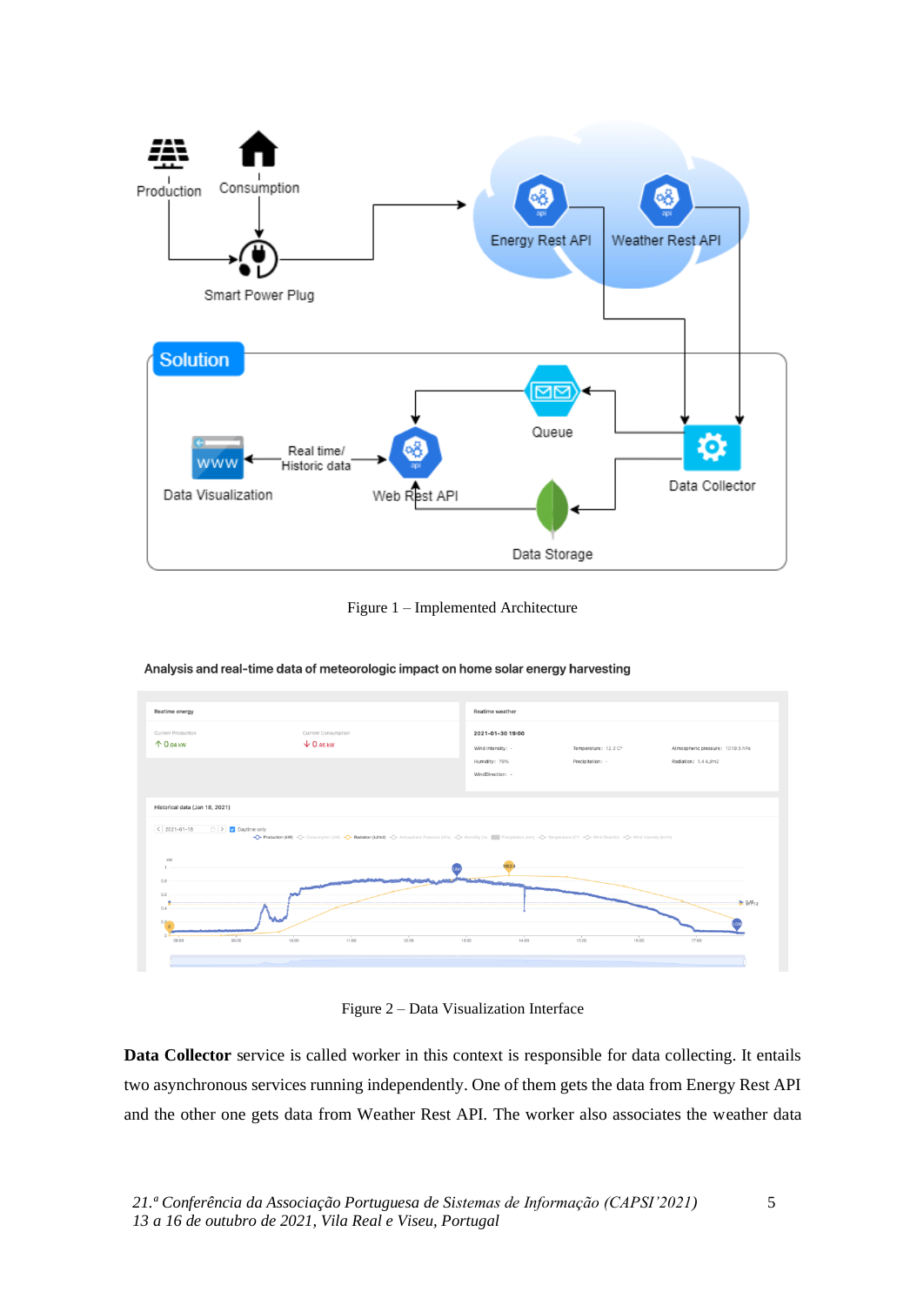with the specific energy reading. It is also responsible to publish the data into a queue, providing a real-time reading to any subscriber, and also store the data into the Data Storage for historical data.

**Data Storage** is the component responsible for storing the historical data of energy production/consumption reading with the associated weathers conditions. The perfect storage solution should correspond to a NoSQL database to better accommodate the data types of this use case, which is often unstructured. Moreover, the use of a NoSQL database can contribute to reducing the amount of data to be fetched as well as reducing some outliers as a result of aggregation operations.

The **Queue** component is responsible for handling the messages between a data producer and a data consumer, Data Collector and Web Rest API, respectively. By using a Queue instead of direct communicating, this architecture can expand the number of consumers and producers when scaling the use case. Also, it allows the possibility of operating the producer and consumer independently without causing downtime in the whole system.

The **Web Rest API** is the component responsible for exposing the available data to external elements. It subscribes to the Queue updates and every time a new message comes in, it handles the message and sends it through each client subscribed to real-time data notification. Also, this Web service makes available a Rest API to access historical data, by accessing Data Storage, filtered by day

**Data Visualization** is the component that shows to an end-user the real-time PV panel production, home consumption and the current weather condition. Also, historical data is available through interactive charts, allow the user to retrieve information regarding the weather effect on the PV production and home energy consumption on a specific day. This component also includes the processing capabilities implementing the corrective actions addressing the previously highlighted known issue affecting the real consumption reading when the production is higher than the energy consumption and correctly in the visualization data.

#### **3.1. Implementation**

The presented architecture was fully implemented in this work. The focus was put on the analysis of the relationship between energy production and weather conditions. Also, the objective was to assess the architecture, understanding the limitations and researching solutions to deal with scalability. This architecture was implemented using containerization and micro-services for the different components assigned to different roles. At the end, a solution was built able to be run from a single command.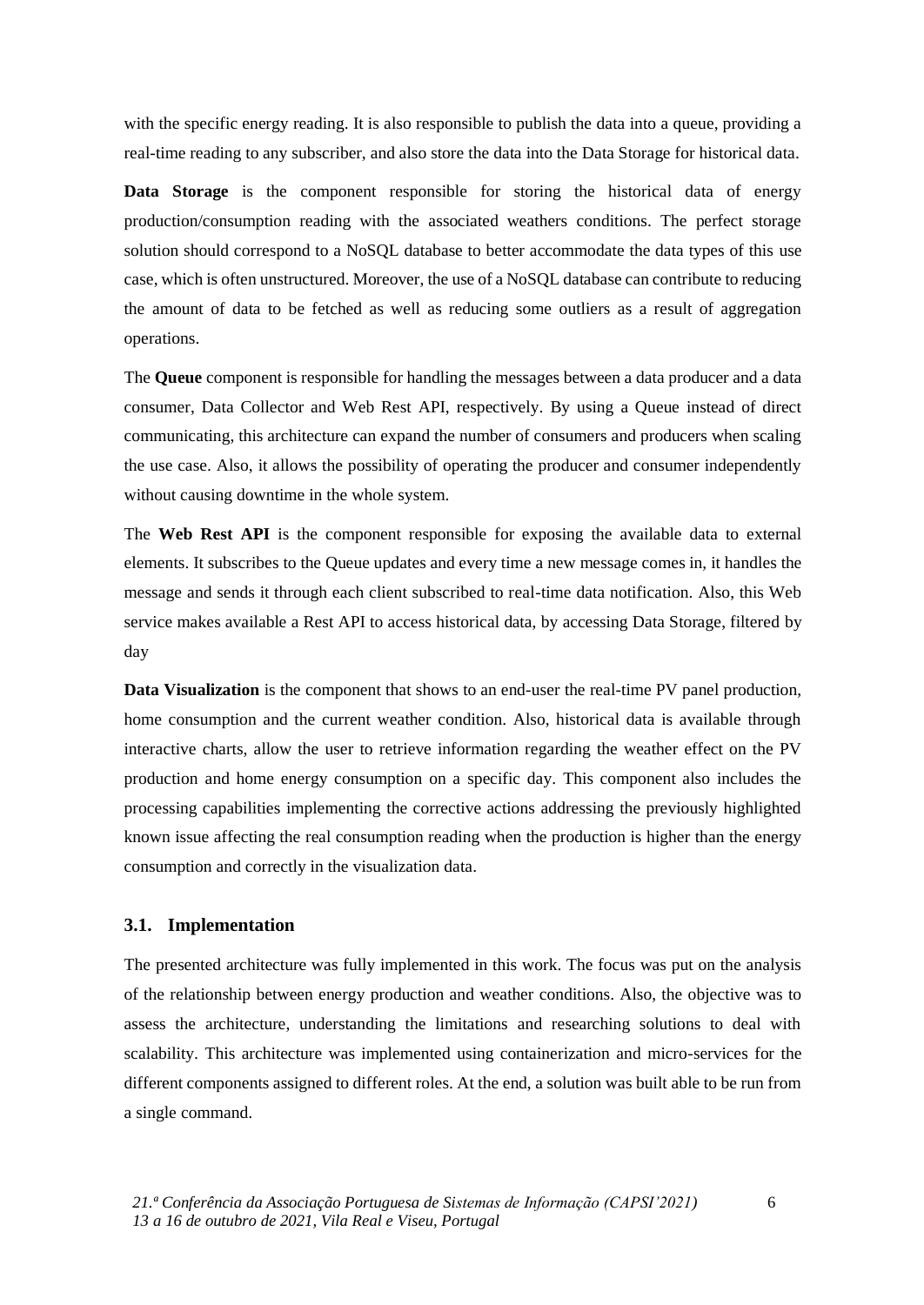A Data Collector component was developed in .Net Core 3.1 as a standalone service. Once up, the worker would collect energy data every 30 seconds and, the weather every 30 minutes. Despite the energy API does not provides the minimum refresh rate data, 30 seconds refresh option was adopted attending the amount of generated data and its variation in time. Apart from any type of shadow (a cloud or a human when doing some intervention), the PV energy generation would not present a significant variation in 30 seconds. Regarding the weather data, the IPMA API provides the updated data, including the summary of the data collected in the last hour. Therefore, the worker queries that data every 30 minutes to avoid any incorrect reading. This service operation was done manually by turning it up or down when needed.

The Data Storage component was developed as a MongoDB technology providing NoSql database capabilities. A collection was created, with a single index by the self-generated document Id. To have an instance of MongoDB, a container from a docker image was used besides a Mongo Express for visualization purposes. This docker container was running in a local machine to save the ongoing data being fetched in the same period the Data Collector component was also running.

A Queue component supported by RabbitMQ technology was also included as a single queue to connect and save data from the publisher (Data Collector) and notify the consumer (Web Rest API). Likewise MongoDB, also RabbitMQ queue solution was deployed as a container from a docker image providing management capabilities.

The Web Rest API component was developed using .Net Core 3.1 and ASP.Net Core. The component provides an endpoint to collect historical data, filtered by day. Real-time data communication capabilities were supported on the use of SignalR library. Once up, the Web API component connects to the Queue component and makes available a SignalR Hub for clients' connection. When the Queue notifies with a new message, that message is broadcasted to every client connected through SignalR. The API operation was manually performed by turning on or stopped when required.

The Data Visualization component was developed using Angular 8, ng-zorro design system, Javascript SignalR client and eCharts library for the chart display. Fig. 2 presents the interface of this Data Visualization component, displaying the current energy production, consumption, weather conditions and the historical data for 2021-01-08, daytime only.

Docker Compose was the tool to deploy and manage the containerized Data Storage and Queue components. The remaining components in the architecture can also be containerized and managed by the Docker Compose tool.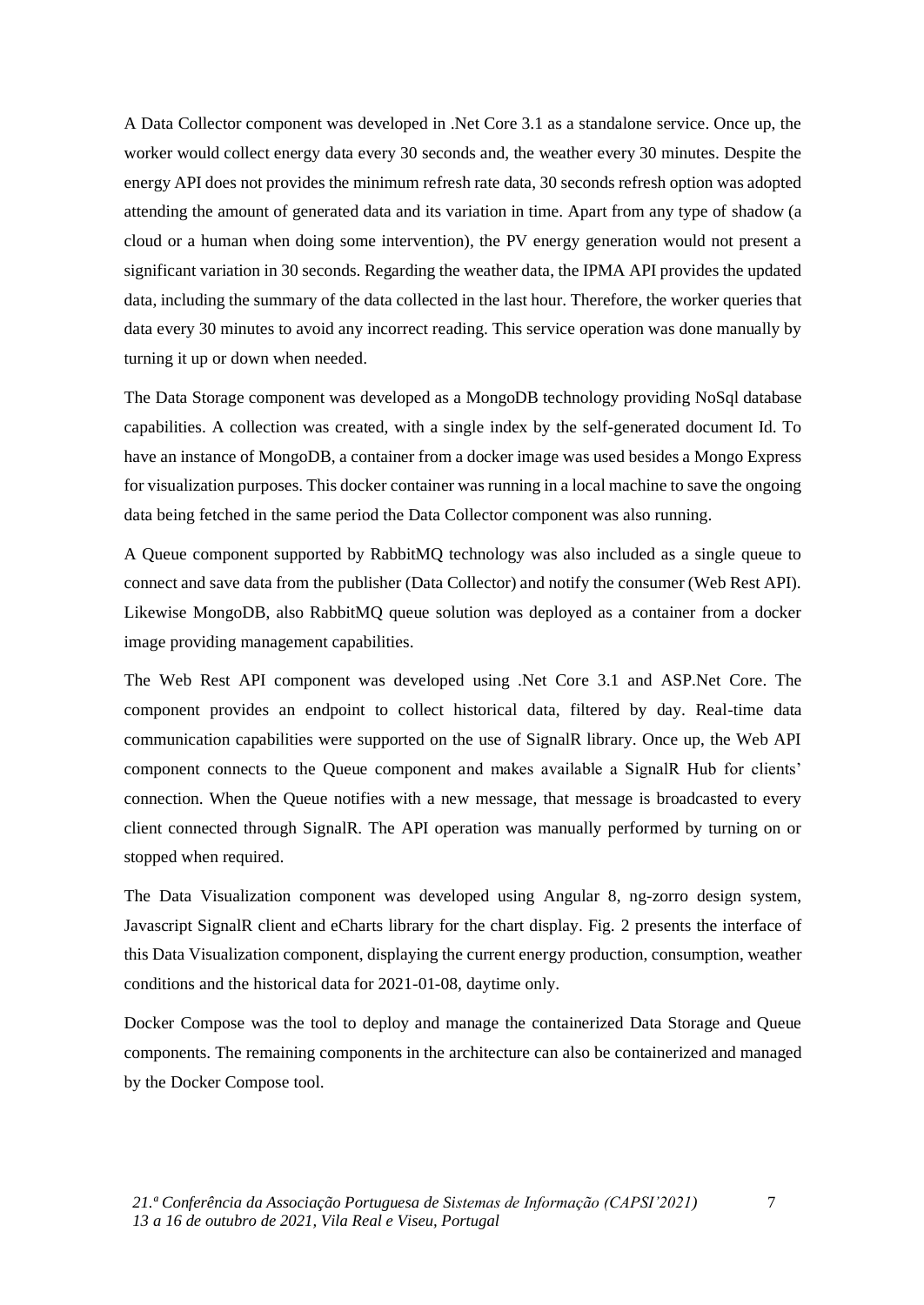### **4. EXPERIMENT**

To research the impact of the weather on photovoltaic panel energy production a dataset was collected including 25266 readings, 8.13 MB of data related to PV panel energy production, the residence energy consumption and that's reading weather conditions on Coimbra, Portugal, from 2021-01-18 to 2021-01-26. The residence photovoltaic system has the following specs and setup:

- 5 photovoltaic modules (panels) ULICA SOLAR 305 Full Black 305W with 60 monochromatic cells
- 5 microinverters Enphase M250 that allow a max power of 310W allowing each panel to produce energy independently
- 1 PV panel facing the raising sun's direction angle and direction manually calibrated on each season of the year
- 2 PV panel facing south angle and direction manually calibrated on each season of the year
- 2 PV panel facing the sunset direction angle and direction manually calibrated for each season of the year
- 1 HUB Efergy Engage connected with two sensors one reading the house energy consumption another reading the PV panel energy production

The Efergy Hub is connected to a platform called EnergyHive [22], which has a public API that can be accessed by any owner of an Efergy device. The API provides an endpoint with the current home production and consumption [23]. There is a known issue on the Hub that affects the real consumption reading when the production is higher than the current consumption. This issue occurs when the remnant energy from production-consumption is injected into the public grid because when energy goes through the consumption sensor on the Hub (located between the house and the public grid), it is interpreted as a consumption, although the energy it is going on the "opposite direction", from the house grid to the public grid.

Regarding the weather data, "Instituto Português do Mar e da Atmosfera" (IPMA) [24], the Portuguese weather institute, provides a public API [25] with several weather related data. In this paper scope two endpoints were used:

- List of weather station identifiers
- Last 3 hours weather observation per weather station

The first endpoint was used to determine which stations were closest to the residence where the energy data was being collected. Collecting that endpoint data and using an online geojson visualizer [26], a manual selection was done to find the closest weather stations to Coimbra, Portugal. The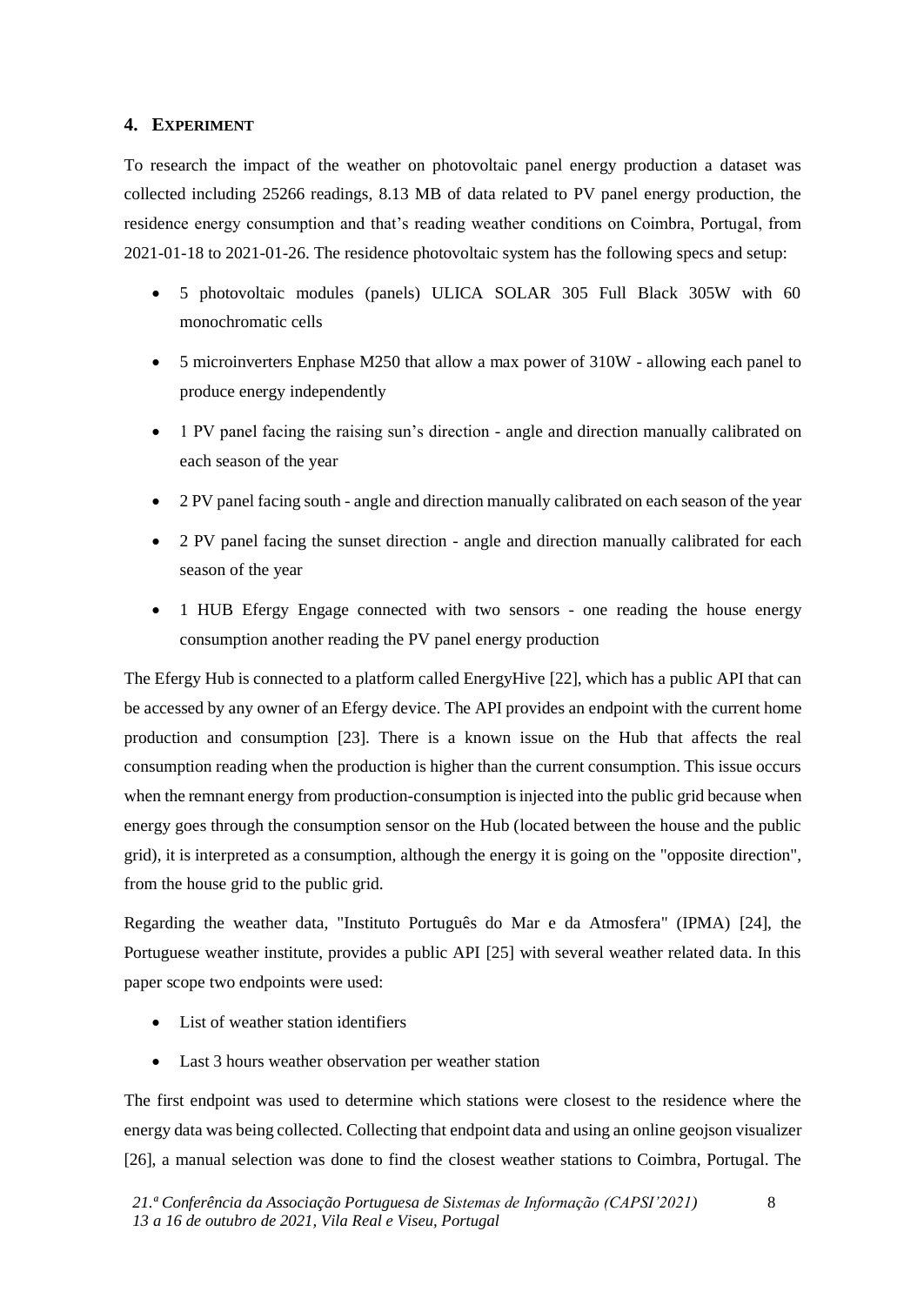closest was "Coimbra, Bencanta" and the second closest was "Coimbra (Aeródromo)" (see Fig. 3). All the weather data used on the dataset was collected from those two stations.



Figure 3 – Closest weather stations to Coimbra, Portugal where the PV panels were located

The second endpoint was used to get the weather condition status by hour, getting the following parameters:

- wind intensity (km/h) at 10 meters from the ground
- temperature  $(C<sup>o</sup>)$  average hour temperature at 1.5 meters from the ground
- wind direction average hour wind direction at 10 meters from the ground
- total precipitation (mm) total hour precipitation at 1.5 meters from the ground
- humidity (%) average hour of air relative humidity at 1.5 meters from the ground
- atmospheric pressure (hPa) average hour atmospheric pressure, at average sea level
- radiation ( $kj/m2$ ) suns radiation

#### **5. RESULTS**

In this section, the main results are presented. They were collected through the Data Visualization tool created for this use case. Each table represents a parameter to be used on the data analysis: energy production (Table 1), energy consumption (Table 2), radiation (Table 3), atmospheric pressure (Table 4), humidity (Table 5), precipitation (Table 6), temperature (Table 7) and wind intensity and direction (Table 8). These tables show the max reading for each parameter and what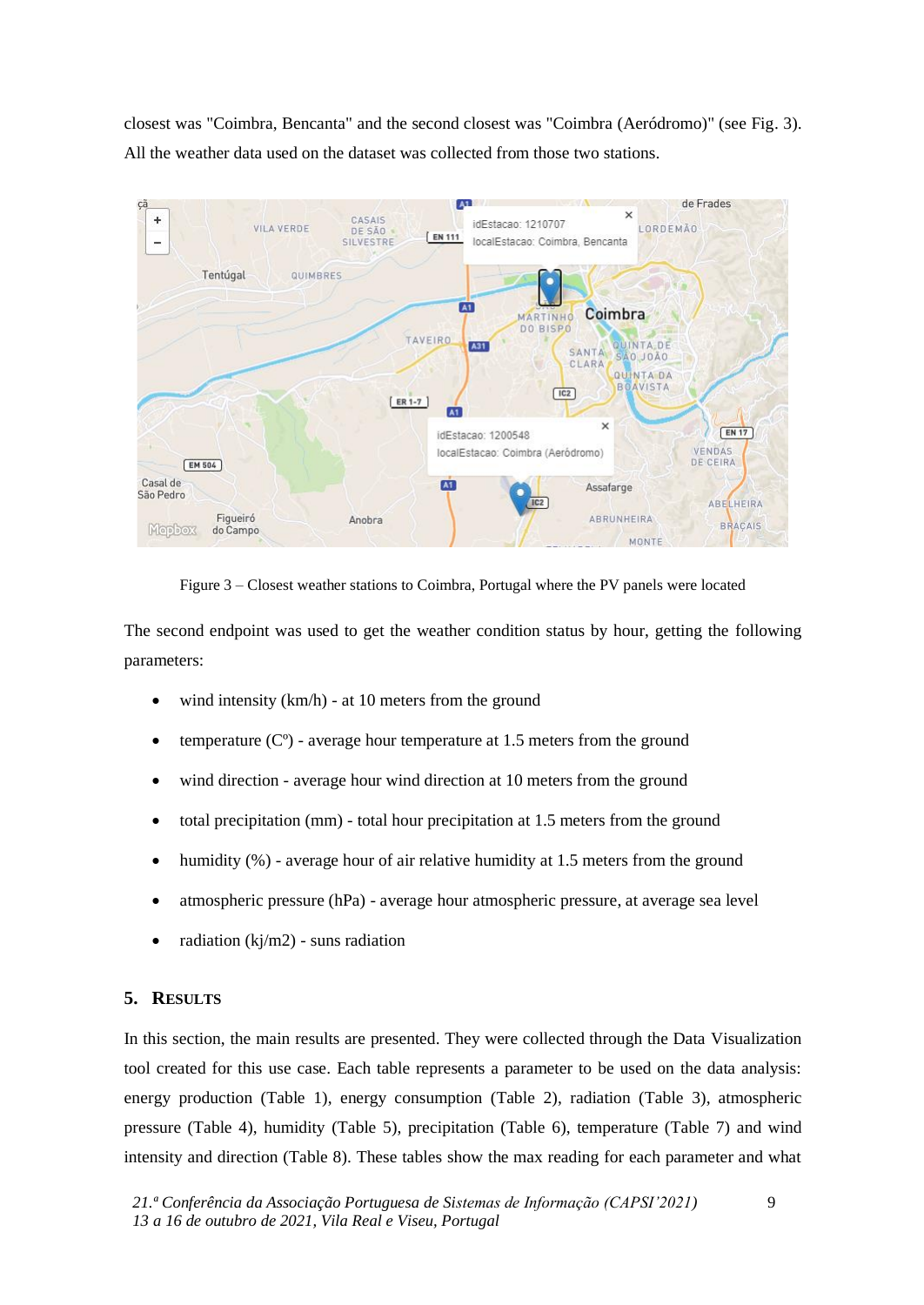time did it occur (approximately) as well as the average value per reading. The periods include data from daytime only (7:50 to 17:50).

| Date             | Max                   | Average           |
|------------------|-----------------------|-------------------|
| 2021-01-18       | 0.841 kW at 12:50     | $0.49$ kW         |
| 2021-01-19       | $0.929$ kW at 11:50   | $0.23$ kW         |
| $2021 - 01 - 20$ | 0.549 kW at 12:25     | $0.10 \text{ kW}$ |
| $2021 - 01 - 21$ | $0.172$ kW at $10:06$ | $0.08$ kW         |
| $2021 - 01 - 22$ | $0.982$ kW at $12:30$ | $0.23$ kW         |
| $2021 - 01 - 23$ | $0.156$ kW at $11:25$ | $0.03$ kW         |
| $2021 - 01 - 24$ | 0.878 kW at 13:22     | $0.03$ kW         |
| $2021 - 01 - 25$ | 0.211 kW at 12:30     | $0.03$ kW         |
| 2021-01-26       | $0.230$ kW at $11:20$ | $0.08$ kW         |

Table 1 – Max and average energy production by day

| Date             | Max               | Average           |
|------------------|-------------------|-------------------|
| $2021 - 01 - 18$ | 1.434 kW at 09:03 | $0.45$ kW         |
| 2021-01-19       | 2.275 kW at 08:30 | $0.41$ kW         |
| $2021 - 01 - 20$ | 2.213 kW at 13:05 | $0.42 \text{ kW}$ |
| 2021-01-21       | 2.814 kW at 13:00 | $0.49$ kW         |
| $2021 - 01 - 22$ | 4.815 kW at 12:15 | $0.89$ kW         |
| $2021 - 01 - 23$ | 2.651 kW at 14:30 | $0.49$ kW         |
| $2021 - 01 - 24$ | 3.395 kW at 13:15 | $0.59$ kW         |
| $2021 - 01 - 25$ | 3.622 kW at 12:40 | $0.47$ kW         |
| $2021 - 01 - 26$ | 2.556 kW at 13:00 | $0.50$ kW         |

Table 2 – Max and average energy consumption by day

| Date             | Max                   | Average                |
|------------------|-----------------------|------------------------|
| 2021-01-18       | 1852.9 kJ/m2 at 13:45 | $977.12$ kJ/m2         |
| 2021-01-19       | 1758.7 kJ/m2 at 13:45 | 577.4 kJ/m2            |
| $2021 - 01 - 20$ | 685.8 kJ/m2 at 14:45  | $268.09$ kJ/m2         |
| 2021-01-21       | 361.8 kJ/m2 at 13:40  | $218.69$ kJ/m2         |
| $2021 - 01 - 22$ | 1446.3 kJ/m2 at 14:40 | 493.97 kJ/m2           |
| 2021-01-23       | 462.7 kJ/m2 at 12:40  | $165.55$ kJ/m2         |
| 2021-01-24       | 743 kJ/m2 at 11:40    | $402.3$ kJ/m2          |
| 2021-01-25       | 325.2 kJ/m2 at 13:45  | $158.78$ kJ/m2         |
| 2021-01-26       | 376.4 kJ/m2 at 12:45  | $177.86 \text{ kJ/m2}$ |

Table 3 – Max and average radiation by day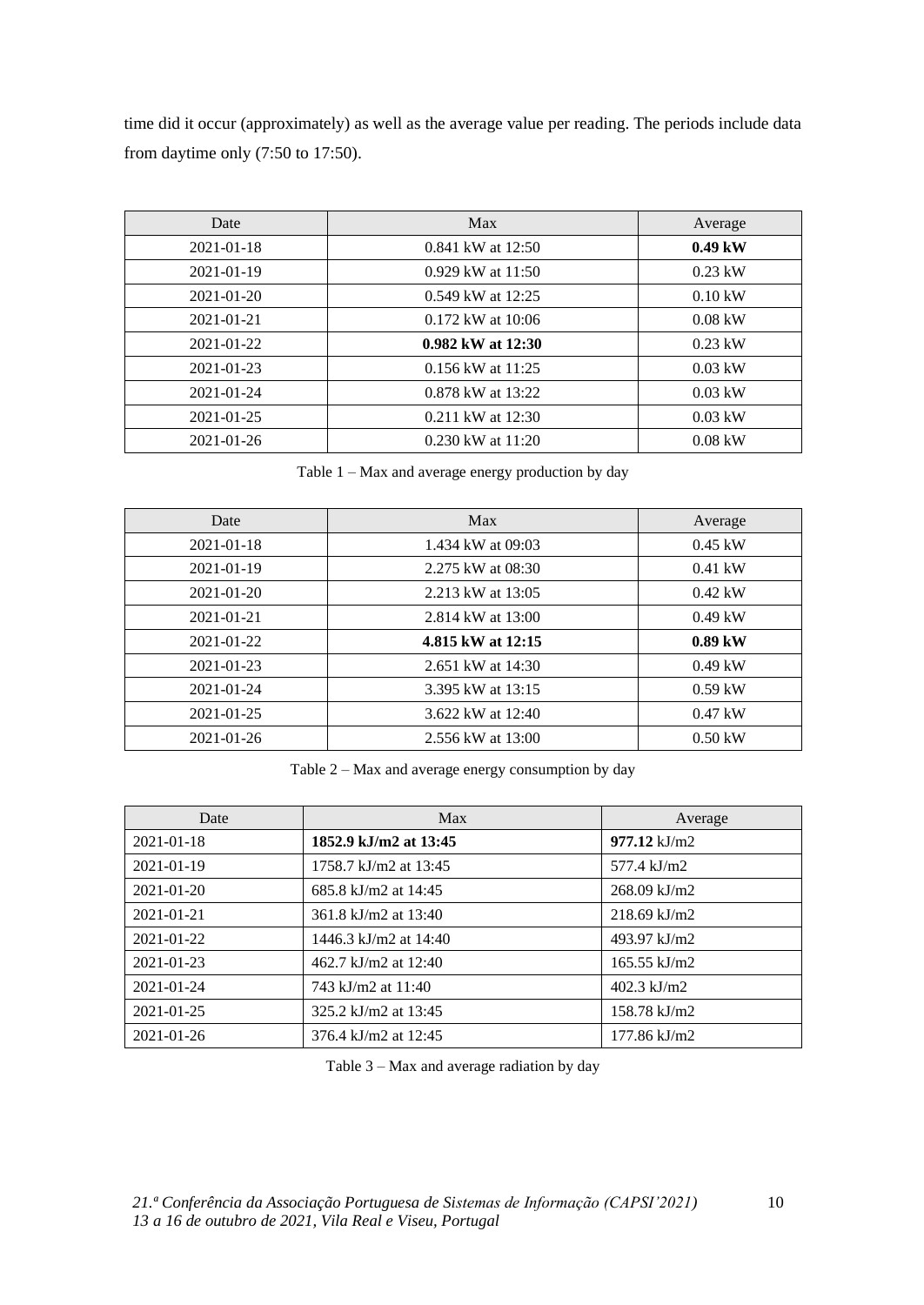| Date             | Max                 | Average      |
|------------------|---------------------|--------------|
| 2021-01-18       | 1027.8 hPa at 13:45 | 1026.64 hPa  |
| 2021-01-19       | 1019.2 hPa at 17:45 | $1022.2$ hPa |
| $2021 - 01 - 20$ | 1007.1 hPa at 12:45 | 1006.6 hPa   |
| $2021 - 01 - 21$ | 1012.9 hPa at 17:45 | 1013.77 hPa  |
| 2021-01-22       | 1018 hPa at 17:45   | $1015.4$ hPa |
| $2021 - 01 - 23$ | 1012.1 hPa at 16:40 | 1015.42 hPa  |
| $2021 - 01 - 24$ | 1018.5 hPa at 12:40 | 1017.59 hPa  |
| $2021 - 01 - 25$ | 1017 hPa at 17:45   | 1015.76 hPa  |
| $2021 - 01 - 26$ | 1025.2 hPa at 13:45 | 1024.08 hPa  |

Table 4 – Max and average atmospheric pressure by day

| Date             | Max           | Average |
|------------------|---------------|---------|
| 2021-01-18       | 99 % at 09:45 | 53.45 % |
| 2021-01-19       | 96 % at 07:50 | 73.36 % |
| 2021-01-20       | 97 % at 11:47 | 87 %    |
| 2021-01-21       | 98 % at 15:50 | 94.33 % |
| $2021 - 01 - 22$ | 89 % at 08:40 | 71.36 % |
| $2021 - 01 - 23$ | 98 % at 14:40 | 94.45 % |
| $2021 - 01 - 24$ | 96 % at 10:40 | 90.18 % |
| 2021-01-25       | 99 % at 07:50 | 98.82 % |
| $2021 - 01 - 26$ | 100 $%$ at -  | $100\%$ |

Table 5 – Max and average humidity by day

| Date             | Max                  | Average           |
|------------------|----------------------|-------------------|
| 2021-01-18       | $0 \text{ mm}$ at -  | $0 \text{ mm}$    |
| $2021 - 01 - 19$ | $0 \text{ mm at } -$ | $0 \text{ mm}$    |
| $2021 - 01 - 20$ | 1.9 mm at $10:47$    | $0.58 \text{ mm}$ |
| 2021-01-21       | 1.8 mm at $15:38$    | $0.87 \text{ mm}$ |
| $2021 - 01 - 22$ | $0.2$ mm at $14:40$  | $0.10 \text{ mm}$ |
| $2021 - 01 - 23$ | 3.7 mm at 14:40      | $1.63$ mm         |
| $2021 - 01 - 24$ | 0.6 mm at $14:45$    | $0.10 \text{ mm}$ |
| $2021 - 01 - 25$ | 1.3 mm at 16:45      | $0.53 \text{ mm}$ |
| $2021 - 01 - 26$ | 1.9 mm at $12:45$    | $0.80$ mm         |

Table 6 – Max and average precipitation by day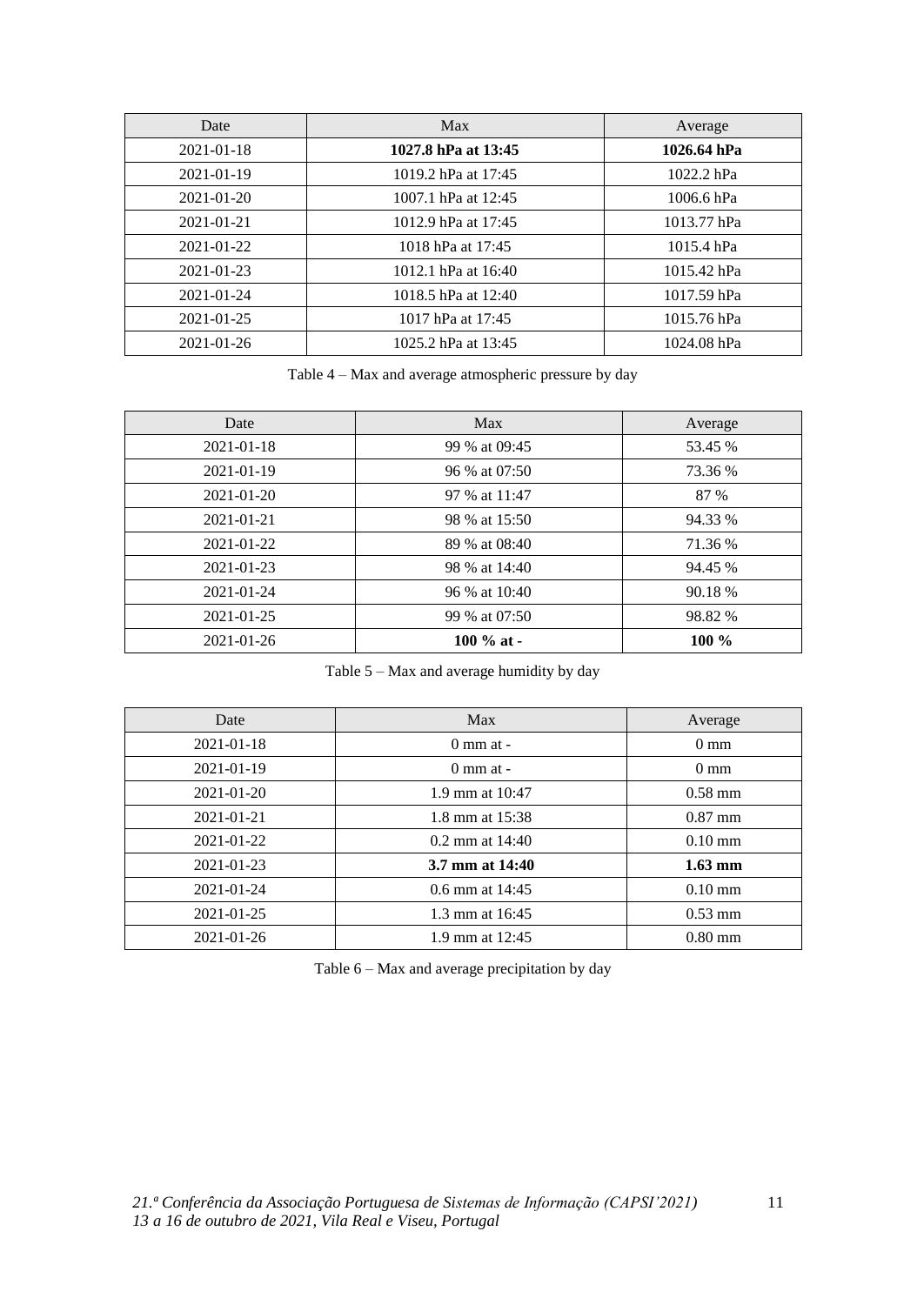| Date             | Max                          | Average                       |
|------------------|------------------------------|-------------------------------|
| 2021-01-18       | 17.6 $C^{\circ}$ at 16:45    | $9.66 \, \text{C}^{\circ}$    |
| 2021-01-19       | 13.6 $C^{\circ}$ at 13:45    | 8.92 C <sup>o</sup>           |
| 2021-01-20       | 15 C <sup>o</sup> at 14:45   | $13.23 \, \text{C}^{\circ}$   |
| 2021-01-21       | 14.7 $C^{\circ}$ at 17:50    | $13.82 \, \mathrm{C}^{\circ}$ |
| $2021 - 01 - 22$ | 13.6 $C^{\circ}$ at 14:40    | $12.27 \, \mathrm{C}^{\circ}$ |
| $2021 - 01 - 23$ | 14.6 $C^{\circ}$ at 15:40    | $12.88 \, \mathrm{C}^{\circ}$ |
| 2021-01-24       | 14.3 $C^{\circ}$ at 16:45    | $11.93 \, \text{C}^{\circ}$   |
| 2021-01-25       | 14.7 $C^{\circ}$ at 14:45    | 14.25 $C^{\circ}$             |
| 2021-01-26       | 15.6 C <sup>o</sup> at 13:45 | 15.05 $C^{\circ}$             |

Table 7 – Max and average temperature by day

| Date             | Max                      | Average            |
|------------------|--------------------------|--------------------|
| $2021 - 01 - 18$ | 10.8 km/h (NE) at 08:45  | 7.04 km/h $(E)$    |
| 2021-01-19       | 23 km/h (SW) at 13:45    | 16.63 km/h $(S)$   |
| $2021 - 01 - 20$ | 27.4 km/h (S) at 08:45   | $21.91$ km/h (SW)  |
| 2021-01-21       | 21.2 km/h (SW) at 14:40  | 18.27 km/h (SW)    |
| $2021 - 01 - 22$ | 24.8 km/h (W) at 15:40   | $18.35$ km/h (W)   |
| $2021 - 01 - 23$ | 25.6 km/h (W) at $16:40$ | 18.11 km/h (SW)    |
| $2021 - 01 - 24$ | 13.3 km/h (W) at 14:40   | $7.86$ km/h $(SW)$ |
| $2021 - 01 - 25$ | 19.4 km/h (W) at 7:50    | 16.6 km/h $(W)$    |
| $2021 - 01 - 26$ | 10.4 km/h (W) at $16:45$ | 8.83 km/h (SW)     |

Table 8 – Max and average wind intensity and direction by day

### **6. DISCUSSION**

This section provides the discussion about data analysis. To better understand the impact of weather conditions on energy production, Table 1 provides the support for data analysis. From the provided data as average values, it is possible to depict that, on 2021-01-18 energy production has achieved the highest value with 0.49 kW per reading, followed by days 2021-01-19 and 2021-01-22 with 0.23 kW average per reading, and the remaining days an average of 0.1 kW or less per reading.

Table 3 presents the variation for radiation. The highest radiation on average per day was also achieved on 2021-01-18 with 977.12 kJ/m2, followed by days 2021-01-19, 2021-01-22 and 2021- 01-24 with 577.4 kJ/m2, 445.3 kJ/m2 and 402.3 kJ/m2, respectably. In the remaining days, the average radiation drops below 270 kJ/m2. By comparing this data with the energy production, it is possible to depict the correlation between radiation and energy production. On 2021-01-18 it is achieved the highest values for energy production and radiation. Days 2021-01-19 and 2021-01-22 present lower energy production and radiation than day 18, but visible more than the remaining days.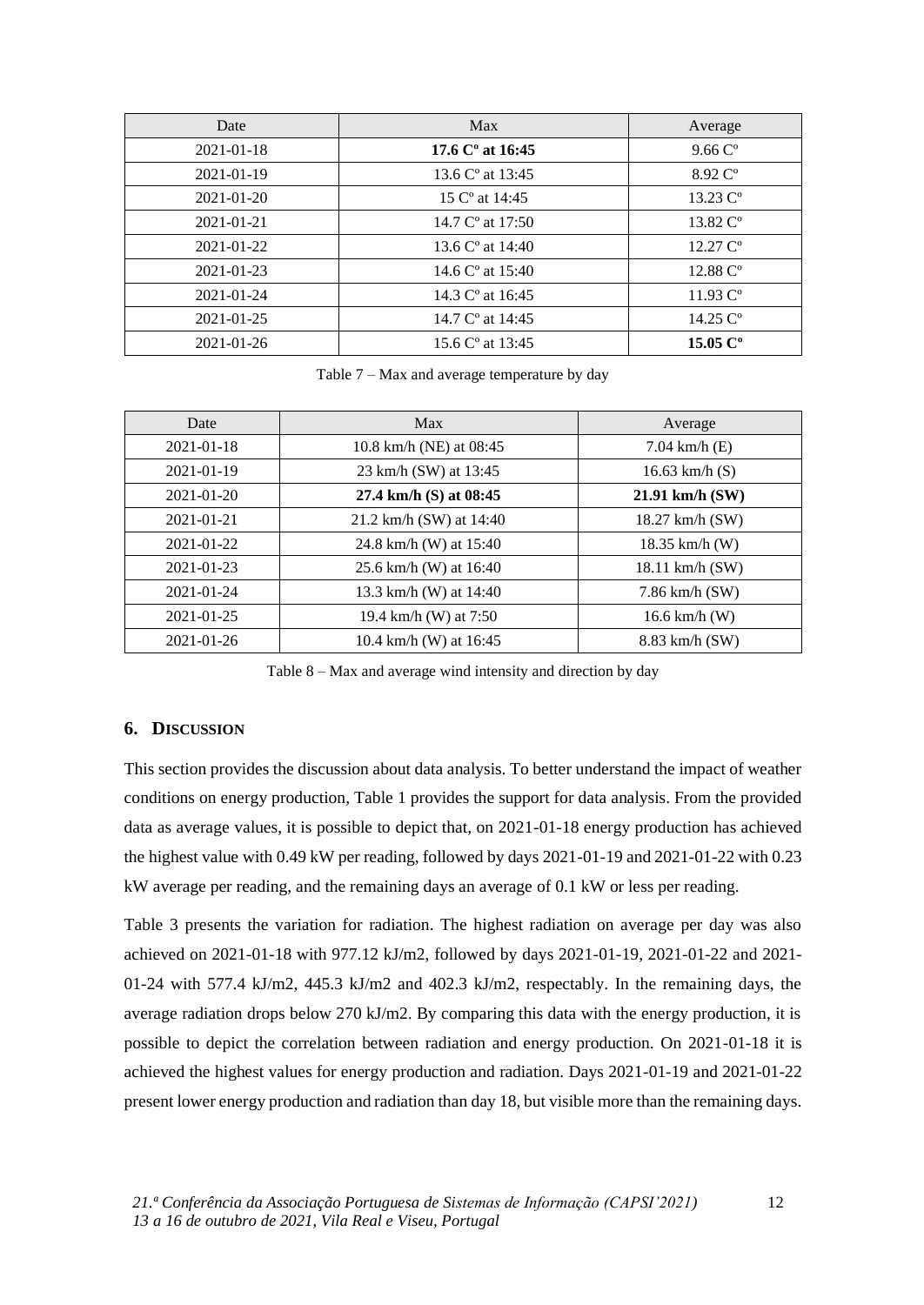Atmospheric pressure, presented in Table 3, shows irrelevant variation throughout the days included in the dataset. That suggests that atmospheric pressure does not impacts energy production.

The percentage of relative humidity is an important parameter because it is related to the amount of clouds, which decreases the levels of radiation reaching the PV. Therefore, data in Table 5 depicts that on 2021-01-18 has achieved the lowest average, around 53.45%, followed by days 2021-01-19 and 2021-01-22 with relative humidity average between 71% and 73%. The remaining days had an average percentage above 87%. By comparing this data with the energy production, it is possible to depict that the lower the humidity, the higher the energy production. Therefore, the data confirms that the relationship between parameters humidity, clouds and radiation on energy production.

Similar to the relative humidity parameter, precipitation also plays a major role in energy production due to its relationship with the existence of clouds. by analysing data in Table 6, it is possible to observe that the days recording higher average radiation are the days with less average precipitation, corresponding to days 18, 19, 22 and 24 of January 2021. The opposite behaviour can also be verified, and days recording the higher values on average for precipitation are the days with less radiation. Therefore, it is possible to conclude that precipitation impacts indirectly PV energy production because even without precipitation, the humidity causing clouds formation has an impact on production of PV energy.

On the other hand, temperature, wind intensity and direction don't seem to have a direct impact on PV production. Despite data analysis reveals some variation, has not been found a direct relationship in terms of energy production.

Regarding the relationship between energy production and consumption, on 9 days of the dataset, comparing the periods of energy production - consumption only on the first day the production was higher than the consumption, showing that only in perfect scenarios the PV panels could cover the consumption.

Another relevant insight is the max energy generated is not on the same day as the max average energy production. The max energy production has four days where the production was higher than 800 kW, days 18, 19, 22 and 24 of January 2021. Those days are the ones with higher radiation, less precipitation and three of them, less humidity. By comparing the energy production behaviour on the Fig. 4, Fig. 5 and Fig. 6 one can clearly see that how different weather conditions change the energy production throughout the day. On 24 (Fig. 4) the energy production average is lower than days 22 and 18, and that's visible on the line close to the bottom of the chart. Nevertheless, there are several spikes with short duration when there is no precipitation. That suggests that the weather conditions improved on small periods, increasing energy production. However, since the data only shows the average data on weather conditions, that cannot be proven. Even though, comparing charts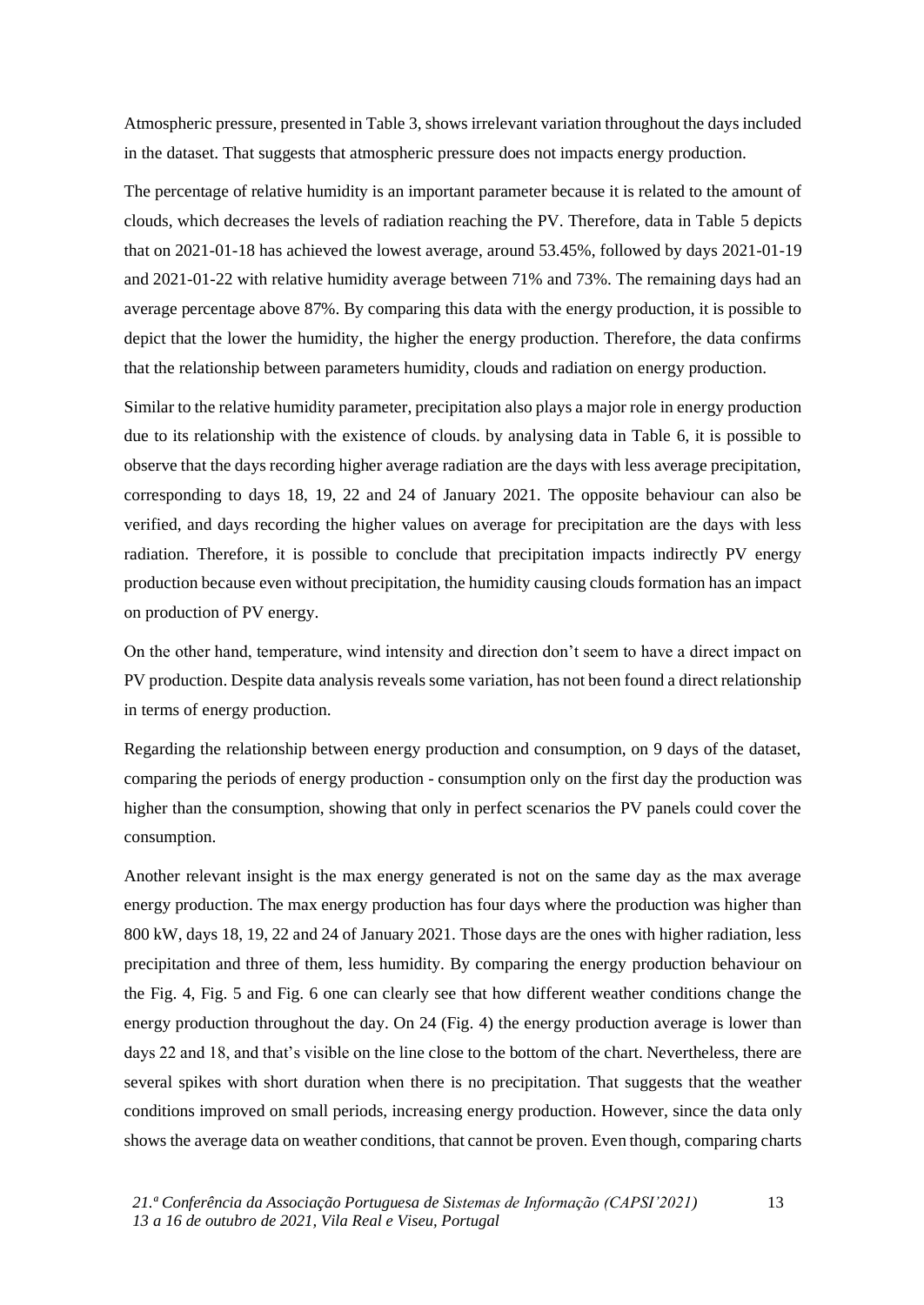of days 22 (Fig. 5) and 18 (Fig. 6) it's possible to clearly visualize how with lower humidity and no precipitation the energy production is much more constant, without ups and downs, increasing the amount of kW production, visible through the average. To increase the humidity impact on PV production on day 18 at 9:45 the humidity increases from 67% to 99% decreasing the current production from 0.43 kW to 0.22 kW, having it increased once the humidity drops again. This high humidity spike can be justified by the evaporation of morning frost when exposed to the first daylight radiation, causing a small period of fog, blocking the radiation on the PV panels. This weather phenomenon in winter is common at Coimbra, Portugal.



Figure 4 – Readings on 2021-01-24 of energy production, radiation, humidity and precipitation



Figure 5 – Readings on 2021-01-22 of energy production, radiation, humidity and precipitation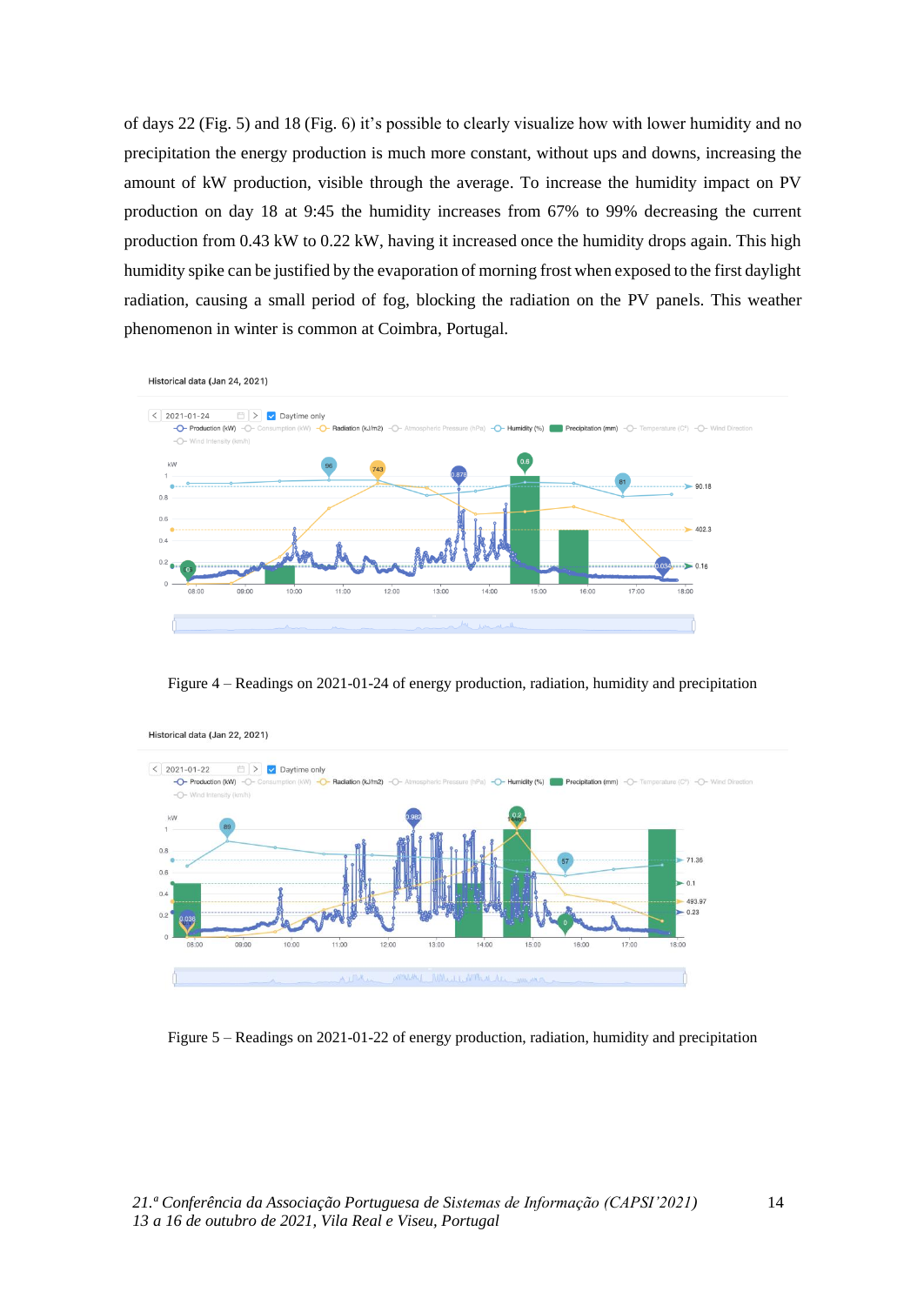#### Historical data (Jan 18, 2021)



Figure 6 – Readings on 2021-01-18 of energy production, radiation, humidity and precipitation

#### **7. CONCLUSION**

This work departs from the existing literature on the subject of residence solar energy harvesting and proposes a scalable architecture to support data analysis on PV panels efficiency in order to understand how weather conditions are impacting energy production. This architecture is able to perform real-time data analysis of the meteorologic impact on residential solar energy harvesting as an important approach to understand the efficiency of PV panels. The analytic component also fixes reading errors in terms of produced and consumed energy. Its implementation was important to understand how weather impacted PV energy production. It is possible to conclude that radiation, humidity and (indirectly) precipitation are the most relevant parameters impacting the production of energy from PV. The sun radiation raises as the obvious most important factor that contributes to generating energy from PV panels. Likewise, humidity and precipitation are related to cloud presence and represent the important factors causing the reduction of the levels of radiation reaching the PV panels. In this dataset, the temperature, atmospheric pressure, wind direction and intensity don't seem to have a relevant impact on energy generation.

Regarding the limitations and improvements, this study was supported by weather data. They were synthesized by hour on stations near the home where the PV panels were located. That caused a limitation when analysing occurrences on a scale below one hour. In order to improve future analysis and provide real-time readings, the weather condition station should be installed on the same roof as the PV panel. Another limitation of this analysis was the short period of time included in the dataset. Nine days were analysed on winter, where only one day provided the perfect conditions for sun's energy harvesting, while along seven days it was raining. In the case the dataset has included all seasons, probably it would be possible to extend this analysis to different weather conditions and for instance, try to understand how high temperatures may affect the PV efficiency. Moreover, it will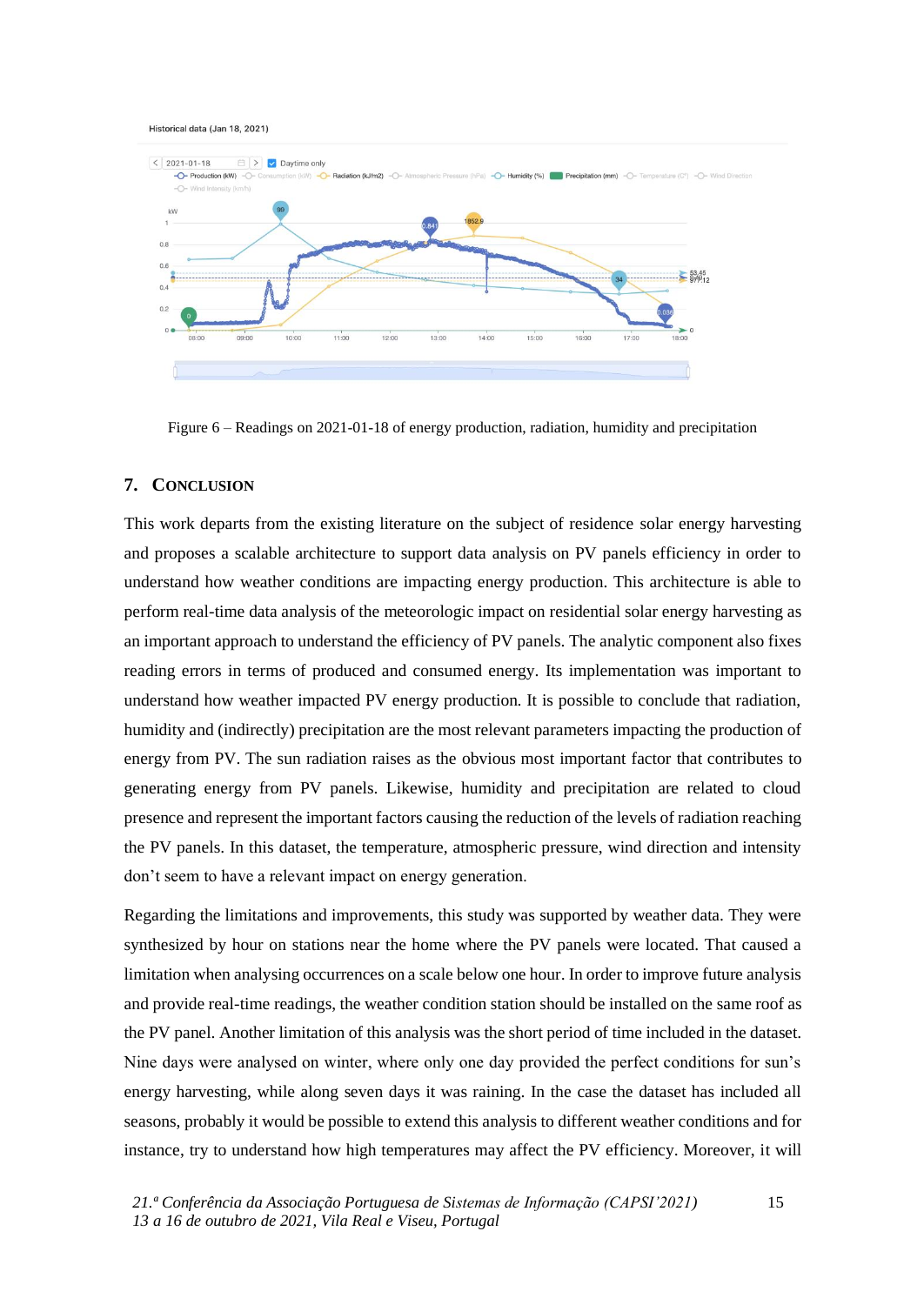be possible to know how many days in a year the PV production is able to maintain a higher level of consumption in order to help to understand how sustainability can be achieved. Future work can explore and extend the proposed architecture with a machine learning model able to predict the level of energy production.

#### **ACKNOWLEDGEMENTS**

This work is funded by FCT/MEC through national funds and, when applicable, co-funded by the FEDER-PT2020 partnership agreement under the project **UIDB/50008/2020**. (*Este trabalho é financiado pela FCT/MEC através de fundos nacionais e cofinanciado pelo FEDER, no âmbito do Acordo de Parceria PT2020 no âmbito do projeto UIDB/50008/2020*). This work is also funded by National Funds through the FCT - Foundation for Science and Technology, I.P., within the scope of the projects **UIDB/00742/2020** and **UIDB/05583/2020**. This article is based upon work from COST Action IC1303-AAPELE—Architectures, Algorithms, and Protocols for Enhanced Living Environments and COST Action CA16226–SHELD-ON—Indoor living space improvement: Smart Habitat for the Elderly, supported by COST (European Cooperation in Science and Technology). COST is a funding agency for research and innovation networks. Our Actions help connect research initiatives across Europe and enable scientists to grow their ideas by sharing them with their peers. It boosts their research, career, and innovation. More information in www.cost.eu. Furthermore, we would like to thank the Research Center in Digital Services (CISeD) and the Polytechnic of Viseu for their support.

#### **REFERENCES**

- [1]G. de Oliveira e Silva and P. Hendrick, "Photovoltaic self-sufficiency of belgian households using lithium-ion batteries, and its impact on the grid," Applied Energy, vol. 195, pp. 786 – 799, 2017. [Online]. Available: http://www.sciencedirect.com/science/article/pii/S0306261917303495
- [2]O. W. in Data. (2019) Renewable energy generation. [Online]. Available: https://ourworldindata.org/renewable-energy#renewable-energy-generation
- [3]——. (2019) Renewable energy generation. [Online]. Available: https://ourworldindata.org/renewable-energy#solar-energy
- [4]S. DAO. (2017) Why solar? the advantages of pv solar energy compared to the other renewables. [Online]. Available: https://medium.com/@solar.dao/why-solartheadvantages-of-pv-solar-energy-compared-to-the-other-renewables-1664f82ba9fe
- [5]Energywise. (2020) Types of renewable energy. [Online]. Available: https://www.edfenergy.com/for-home/energywise/renewable-energy-sources
- [6]S. Ghazi and K. Ip, "The effect of weather conditions on the efficiency of pv panels in the southeast of uk," Renewable Energy, vol. 69, pp. 50 – 59, 2014. [Online]. Available: http://www.sciencedirect.com/science/article/pii/S096014811400161X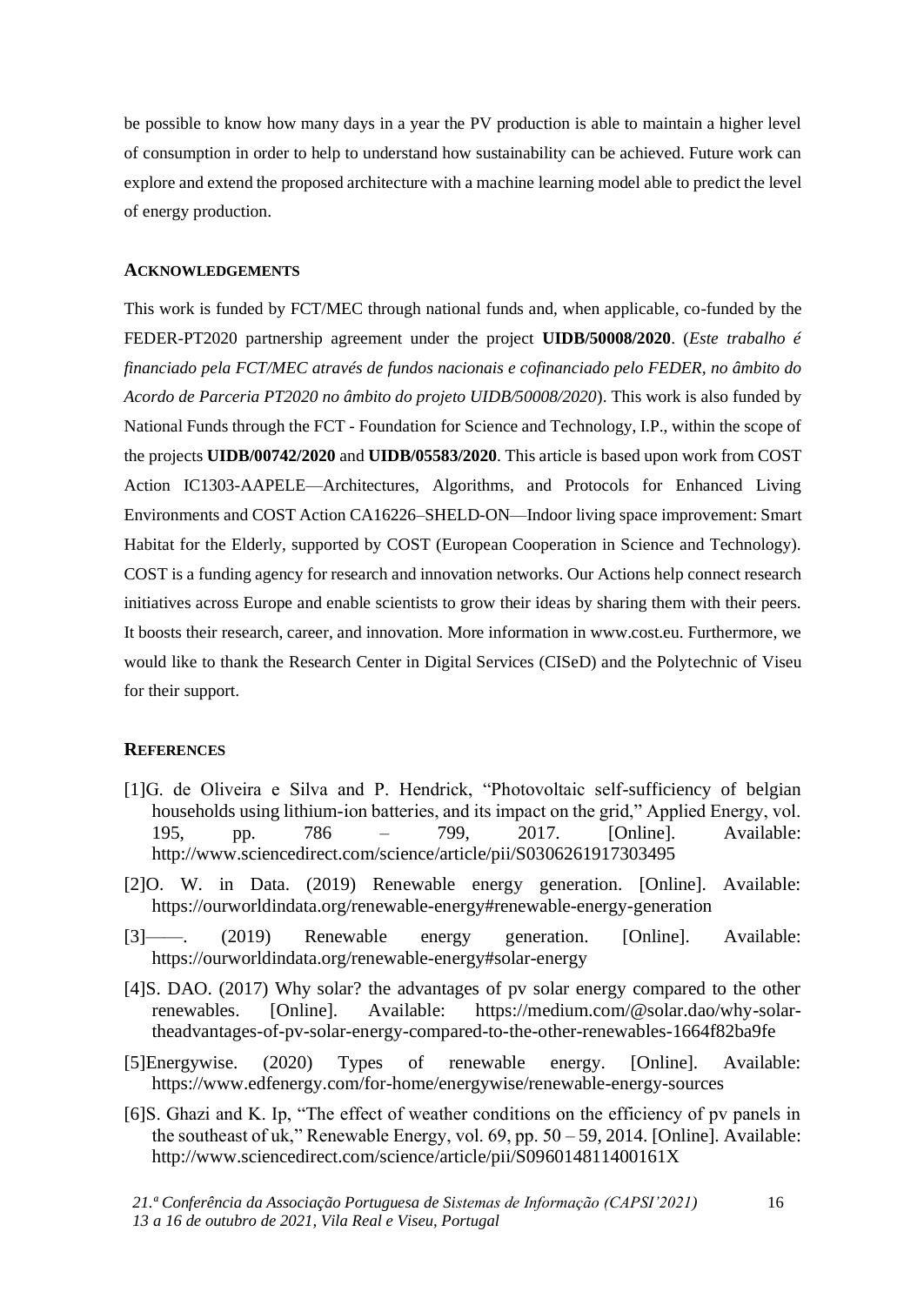- [7]A. Ibrahim et al., "Effect of shadow and dust on the performance of silicon solar cell," Journal of Basic and applied scientific research, vol. 1, no. 3, pp. 222–230, 2011.
- [8]S. E. Bibri and J. Krogstie, "On the social shaping dimensions of smart sustainable cities: A study in science, technology, and society," Sustainable Cities and Society, vol. 29, pp. 219 – 246, 2017. [Online]. Available: http://www.sciencedirect.com/science/article/pii/S2210670716305881
- [9](2013) Sungard, big data challenges and opportunities for the energy industry, 2013. [Online]. Available: https://www.sungard.com/media/fs/energy/resources/whitepapers/Big-Data-Challenges-Opportunities-Energy-Industry.ashx
- [10]R. Conceição, H. G. Silva, J. Mirão, M. Gostein, L. Fialho, L. Narvarte, and M. Collares-Pereira, "Saharan dust transport to europe and its impact on photovoltaic performance: A case study of soiling in portugal," Solar Energy, vol. 160, pp. 94 – 102, 2018. **Communist Communist Example 1** Continued Continued Available: http://www.sciencedirect.com/science/article/pii/S0038092X17310526
- [11]B. Guo, W. Javed, B. W. Figgis, and T. Mirza, "Effect of dust and weather conditions on photovoltaic performance in doha, qatar," in 2015 First Workshop on Smart Grid and Renewable Energy (SGRE), 2015, pp. 1–6.
- [12]A. C. Francisco, H. Ewbank, R. Romano, and S. Roveda, "Influência de parâmetros meteorológicos na geração de energia em painéis fotovoltaicos: um caso de estudo do smart campus facens, sp, brasil," urbe. Revista Brasileira de Gestão Urbana, vol. 11, 01 2019.
- [13]T. Hu, M. Zheng, J. Tan, L. Zhu, and W. Miao, "Intelligent photovoltaic monitoring based on sola irradiance big data and wireless sensor networks," Ad Hoc Networks, vol. 35, pp. 127–136, Dec. 2015. [Online]. Available: https://doi.org/10.1016/j.adhoc.2015.07.004
- [14]S. E. Bibri, "The IoT for smart sustainable cities of the future: An analytical framework for sensor-based big data applications for environmental sustainability," Sustainable Cities and Society, vol. 38, pp. 230–253, Apr. 2018. [Online]. Available: https://doi.org/10.1016/j.scs.2017.12.034
- [15]A. Triki-Lahiani, A. B.-B. Abdelghani, and I. Slama-Belkhodja, "Fault detection and monitoring systems for photovoltaic installations: A review," Renewable and Sustainable Energy Reviews, vol. 82, pp. 2680–2692, Feb. 2018. [Online]. Available: https://doi.org/10.1016/j.rser.2017.09.101
- [16]C. Zedak, A. Lekbich, A. Belfqih, J. Boukherouaa, T. Haidi, and F. E. Mariami, "A proposed secure remote data acquisition architecture of photovoltaic systems based on the internet of things," in 2018 6th International Conference on Multimedia Computing and Systems (ICMCS). IEEE, May 2018. [Online]. Available: https://doi.org/10.1109/icmcs.2018.8525902
- [17]G. de Freitas Viscondi and S. N. Alves-Souza, "A systematic literature review on big data for solar photovoltaic electricity generation forecasting," Sustainable Energy Technologies and Assessments, vol. 31, pp. 54–63, Feb. 2019. [Online]. Available: https://doi.org/10.1016/j.seta.2018.11.008
- [18]G. Almonacid-Olleros, G. Almonacid, J. I. Fernandez-Carrasco, M. Espinilla- Estevez, and J. Medina-Quero, "A new architecture based on IoT and machine learning